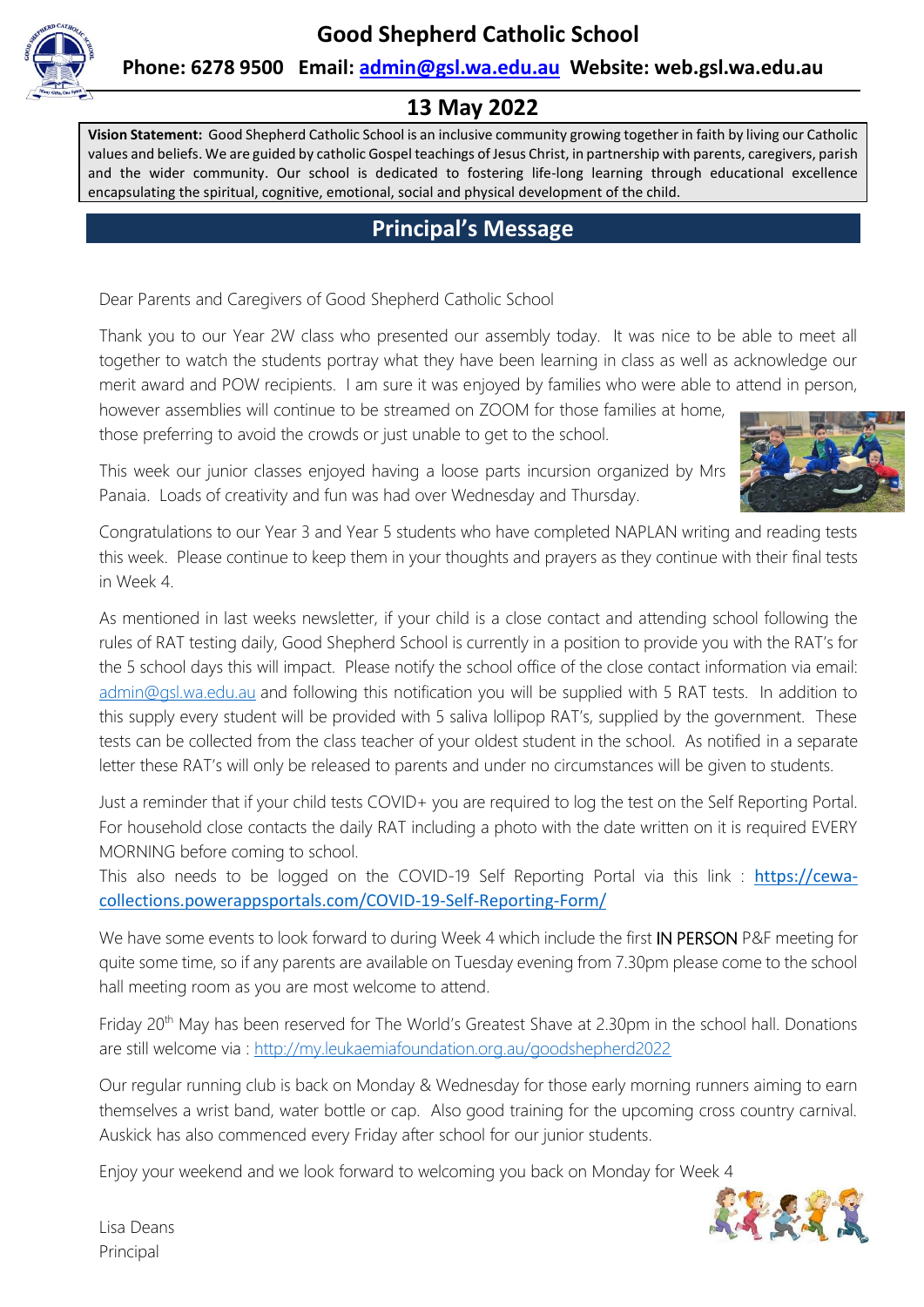# **School Values**



Our Catholic Values underpin all of our 6 school values. This year our School is focusing on our school value…

# *Respect*



We value ourselves, our faith, others, their property and the environment. **Person of The Week**



*This week's Person of the Week winner is:*

# *Caesar Vecchio*



To take your lunch break to teach someone a skill without prompting from any adult is a wonderful thing to do. Not walking away when it got a little difficult but persevering to make sure the other person had success is awesome. On Wednesday, staff witnessed Caesar taking the time and effort to teach one of his friends how to shoot a goal at basketball. Time and time again, Caesar showed his friend how to hold the basketball, how to use his legs to give strength and to run in and shoot. We saw Caesar giving words of encouragement every step of the way – all without him realising adults were watching. This truly was showing the Spirit of Jesus that we love at Good Shepherd. What an incredibly inspiring thing to do for someone else, Caesar. Well done!

#### **Merit Awards**

This week's Merit Certificate winners are:

| <b>PPB</b>              | Aadya Nadimpali & Ellie Matrakis              |  |
|-------------------------|-----------------------------------------------|--|
| <b>PPW</b>              | Edie Bonatto & Luca Hogan                     |  |
| 1B                      | Benjamin Scanlon & Hannah Peake               |  |
| 1W                      | <b>Tristan Minniti</b>                        |  |
| 2B                      | <b>Emily Arendt</b>                           |  |
| 2W                      | Harlow Kaeding & Alicia Collins               |  |
| 3B                      | Chloe Maes & Rosie Burke                      |  |
| 3W                      | Jeevith Pandiarajan & Katelyn Patani          |  |
| 4B                      | Charlotte Scobbie, Taj Singh & Vianca Yaneza  |  |
| 4W                      | Isabelle Reedman & Ivy Montgomery             |  |
| <b>5B</b>               | Anna Nguyen & Olivia Thai                     |  |
| <b>5W</b>               | Cruze D'Orazio, Kyle Adams & Lucas Troughear  |  |
| <b>6B</b>               | Archie Morris, Che Vecchio & Justin Fredrick  |  |
| 6W                      | Daman Nadimpalli & Jack Simon                 |  |
| <b>Reading Recovery</b> | Nicholas Nguyen, Harlow Kaeding & Max Andacic |  |

## **Star Class**



A big congratulations to Good Shepherd's Star Class for this week which has been awarded and well earned by 2B. Congratulations to all the students for their efforts and well done to Miss Ontal.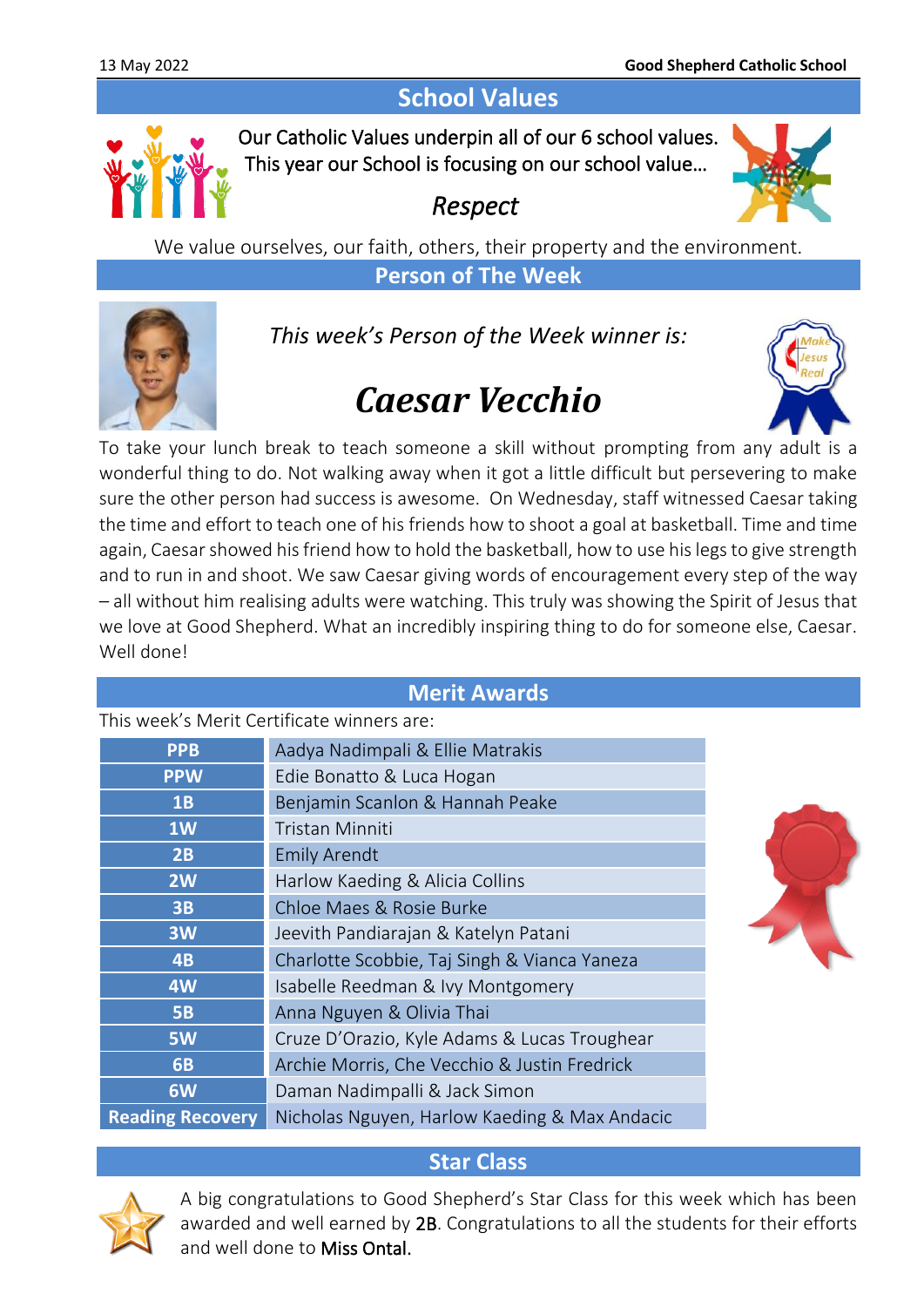|                       | <b>Faction Points</b> |  |
|-----------------------|-----------------------|--|
| <b>Maali House:</b>   | <b>129</b>            |  |
| <b>Noonan House:</b>  | 159                   |  |
| <b>Francis House:</b> | 212                   |  |
| <b>Foley House:</b>   | 179                   |  |
|                       | <b>Birthday's</b>     |  |

# The following celebrated a birthday recently. We wish them a very **HAPPY BIRTHDAY!**



*These will be acknowledged at our Monday assembly*

Michael Jabbour 1W Lewis Aliphon 5W Lucas Troughear 5W Luke Jurey 2B **Massimo Miceli 4B** Orlando Miceli 5B Michael Nguyen 4W Isaac Black 3B Ivy Thai 4W Mrs Panaia

## **Term Dates 2022**



Term 2 Tuesday 26<sup>th</sup> April – Thursday 30<sup>th</sup> June Term 3 Monday 18<sup>th</sup> July – Thursday 22<sup>nd</sup> September Term 4 Monday 10<sup>th</sup> October – Friday 9<sup>th</sup> December

 *Pupil Free Days June (WA Day) & Friday 1<sup>st</sup> July* **Monday 15<sup>th</sup> August** *Monday* 7<sup>th</sup> November

## **Important Dates to Remember**

#### *Subject to change, based on Covid-19 advice*

S.A.C & PnF  $17<sup>th</sup>$  May World's Greatest Shave 20<sup>th</sup> May First Holy Communion Workshop 24<sup>th</sup> May P&F Mother's Day: 8 am  $27<sup>th</sup>$  May 1W Assembly 27<sup>th</sup> May First Holy Communion 28<sup>th</sup> May



## **Message from Year 6 Senior Leaders**

We hope that all the mothers had a wonderful and exciting Mother's Day. We would like to thank all the amazing teachers for voting for us as Senior leaders and we are very excited and happy to lead this term as senior leaders. During this week on Tuesday, we had the SEDA footy team visit, and they showed us some really cool football skills. Due to restrictions being changed we enjoyed going to Mass together on Friday. We would like to congratulate the years 3's and year 5's for their excellent effort for completing some of their NAPLAN tests this week. Finally, the event we have all been waiting for, the world's greatest shave is next Friday at 2:30pm. Did you know last year the World's Greatest shave we raised \$11, 750. We hope you have an amazing weekend.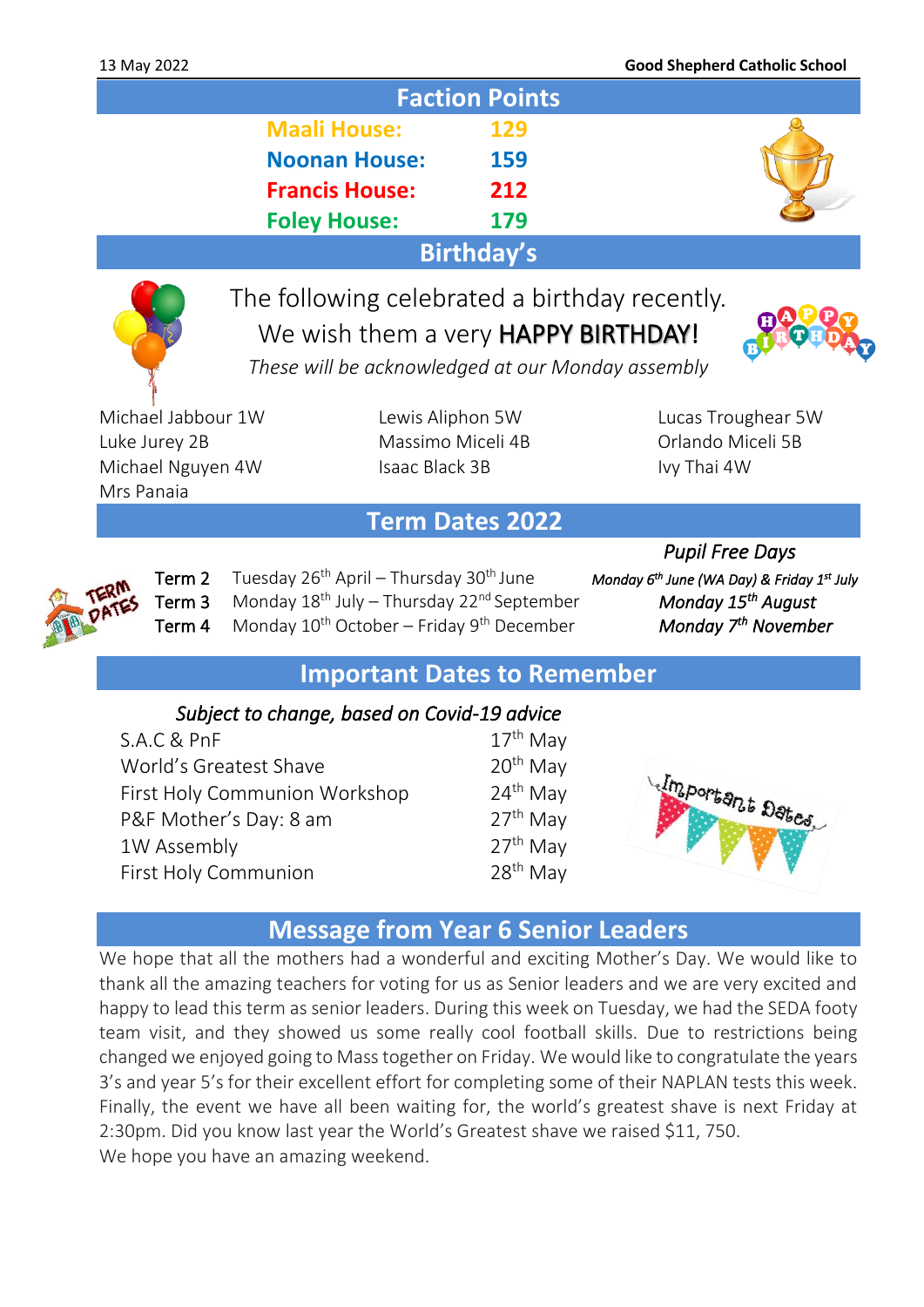## **Library News**



Story time will be held in the library every TUESDAY morning from 8.15am – 8.30am. Please join Mrs Tomazin in sharing our wonderful and beautiful children's books with you. Looking forward to seeing you TUESDAY Mornings. Thank you. Helen Tomazin, Library Technician.

## **The Greatest Shave**

Once again, our Year 6 students are participating in the World's Greatest Shave. This year, it will take place on Friday, May 20 at 2.30pm in the School Hall. If you wish to donate to this worthy cause, please follow the link provided. This year we have 24 participants – many of whom are getting a shave, but some even getting their hair cut to donate to the



Leukemia foundation in their quest to make much needed wigs. The children have been busy fund raising and can't wait to have nice short hair – especially for the cooler weather  $\circled{c}$ 

For donations - <http://my.leukaemiafoundation.org.au/goodshepherd2022>

**Premier's Reading Challenge**

Join the adventure!

We encourage you to join us in unlocking the wonderful world of reading for your children. Help them to join the Premier's Reading Challenge. Will they fly above the clouds, dive into the ocean, or jump into a rocket ship? All students from Kindergarten to Year 6 are challenged to read 12 books by 9 September 2022.

You can help your children sign up via the website, choose their own avatar and log all the books they read over the course of the Challenge. Weekly prizes will be awarded to students who log a book that week, with major prizes drawn when the challenge ends.



Books don't have to be in English – children are encouraged to read books in their first language.

There are extraordinary tourism prizes to be won each week.

[Sign up](https://www.premiersreadingchallenge.wa.edu.au/) your children on the website to begin their magical journey.

If you have any queries, please come and see Mrs Tomazin in the library.

## **COVID-19 : talking to your children**

You will find a lot of information in the media about COVID-19 which may create concern about how your child is managing, what they know and what they think.



This website provides a lot of information for families to assist with conversations with your children : [COVID-19 & Australian children | Raising Children Network](https://raisingchildren.net.au/guides/a-z-health-reference/coronavirus-and-children-in-australia#talking-with-children-about-covid-19-nav-title)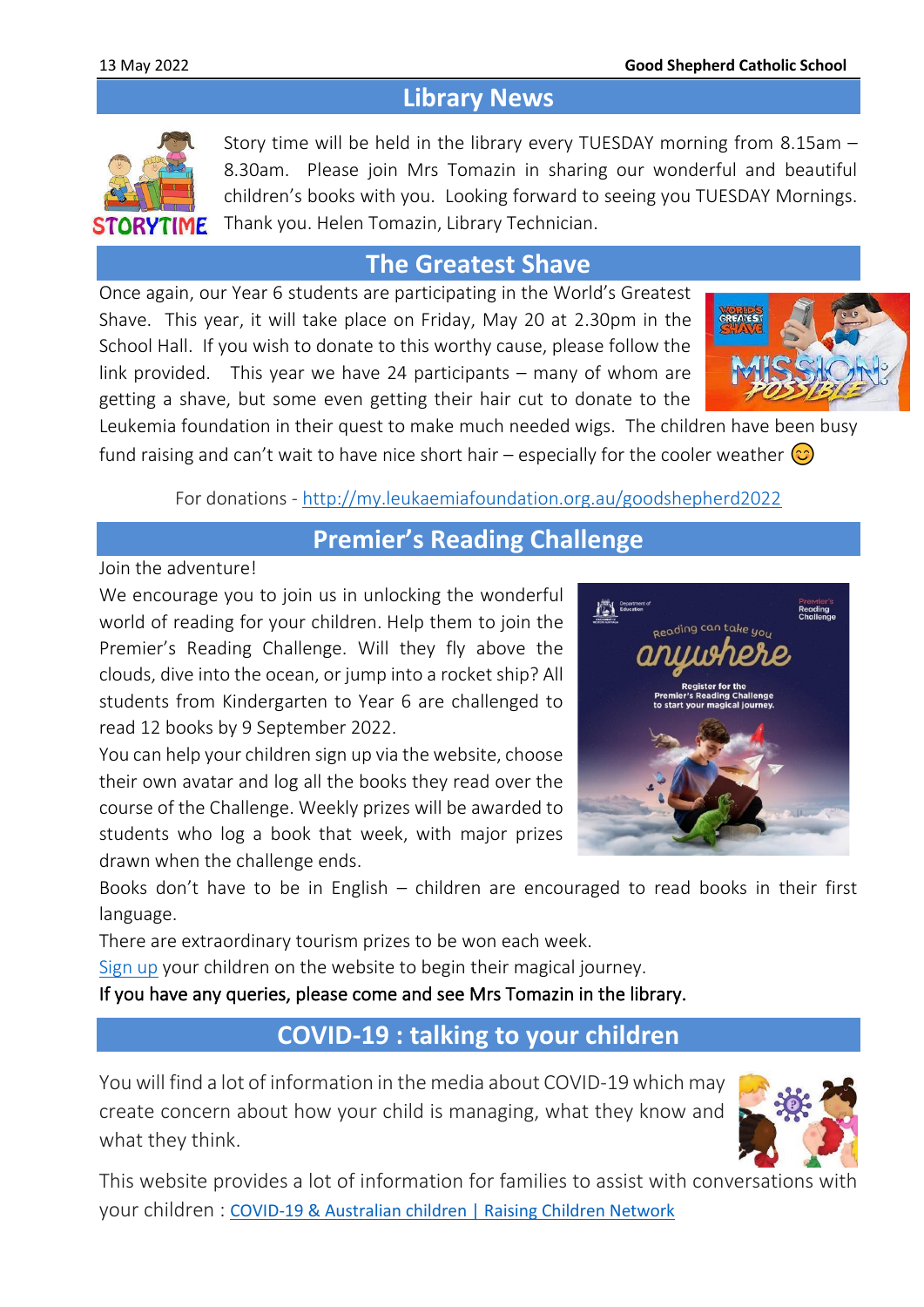# **Eco Warriors – Sustainability**

### Trash Free Tuesday

While every day should be trash free, Tuesdays at Good Shepherd are special days where we focus on reducing our waste from our school lunches. Please see chart below for more information.



# **Facebook Page**

Good Shepherd Lockridge has its own Facebook Page. Please like our page and follow us as we begin to use this social forum to update you on information and current events happening within our wonderful school. Search @GoodShepherdLockridge



#### **Canteen**

Recess orders will be accepted from all students in Kindy to Year 6. We ask parents to write their order on an envelope and place the correct money to avoid handling change. The Canteen Menu is available on our Website.

<http://web.gsl.wa.edu.au/our-families/debbies-deli/>



**Hot Chicken & Mayo Roll Apple or Blackurrant or Orange Juice** 

## **Uniform Shop**

The following items are out of stock at the uniform shop:

- Size 2 Rugby shorts
- Size 2 Track pants
- Size 2 Jumpers

As soon as we receive stock a message will be sent to families via sms or newsletter.

Please also note that in addition to the above items ZIP JACKETS of all sizes are out of stock and will not be available in the near future. Children in PrePrimary to Year 6 are allowed to wear Jumpers instead of the Jackets.



| <b>Uniform Shop Trading Hours</b> |                     |  |  |
|-----------------------------------|---------------------|--|--|
| Tuesday                           | $ 8:15$ am – 9:15am |  |  |
| Friday                            | $ 2:15$ pm – 3:15pm |  |  |



<http://web.gsl.wa.edu.au/stewardship/school-uniform/>